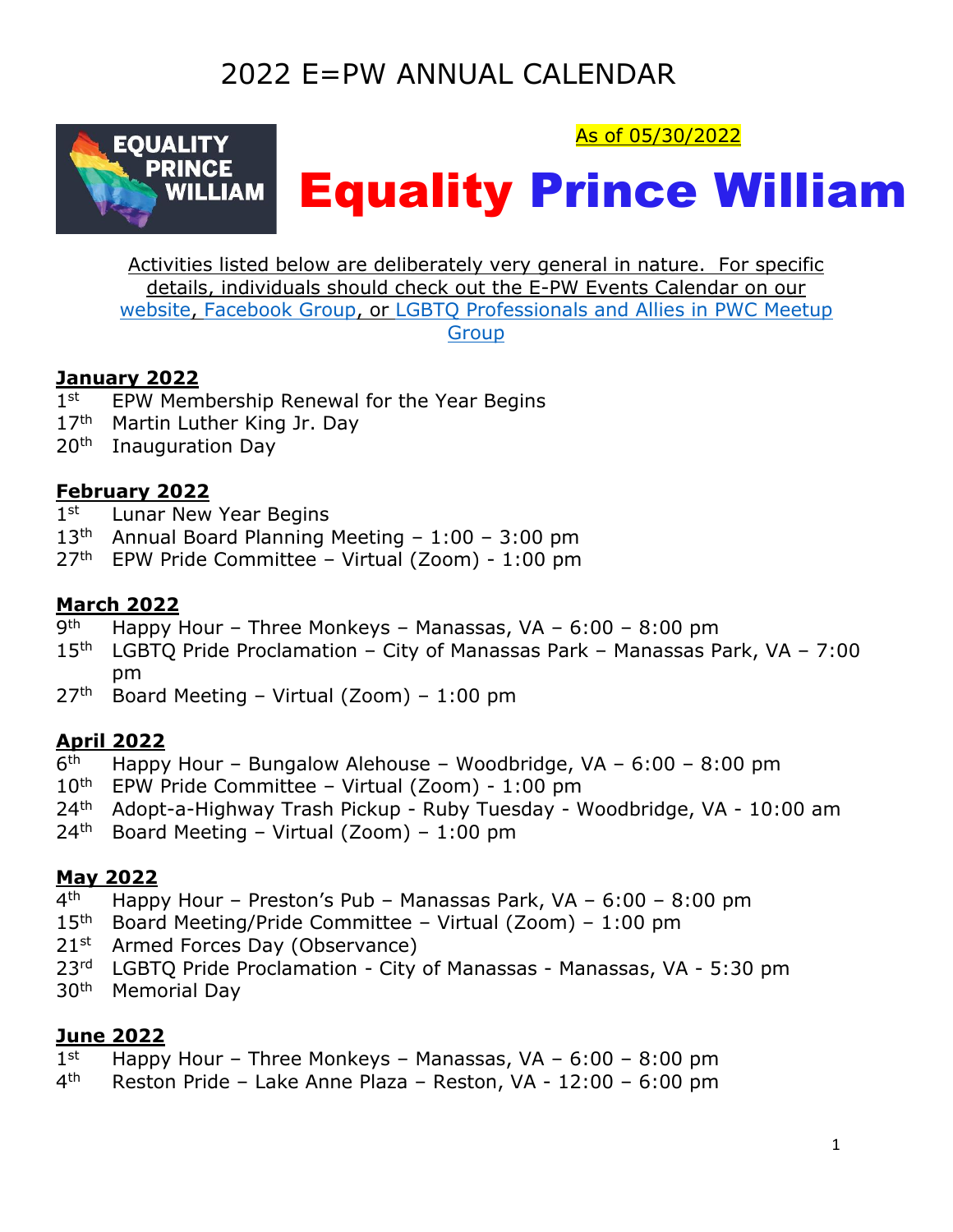- $7<sup>th</sup>$ PWC Pride – Community Celebration & Information Day – 5 County Complex, Woodbridge, VA – 11:00 am – 2:00 pm PWC Board of County Supervisors Vote on Pride Month Resolution – McCoart Building  $-2:00$  pm
- 10<sup>th</sup> LGBTQ Flag Raising Manassas Park Community Center Manassas Park, VA -7:00 pm
- $12<sup>th</sup>$  Capital Pride Festival Washington, DC 10:00 am (setup), 12:00 6:00 pm, 6:00 pm (teardown)
- 14<sup>th</sup> Army Birthday/Flag Day (Observance)
- 19<sup>th</sup> Juneteenth (Observance) Dumfries Juneteenth Parade & Jubilee – Merchants Park – Dumfries, VA - 3:00 pm
- $26<sup>th</sup>$  Board Meeting Virtual (Zoom) 1:00 pm Loudoun Pride – Claude Moore Park – Sterling, VA – 1:00 – 8:00 pm

#### **July 2022**

- $4<sup>th</sup>$ Dale City 4<sup>th</sup> of July Parade – Mapledale Plaza - 7:00 am Setup, 9:00 am Lineup, 10:00 am Start
- $4<sup>th</sup>$ Independence Day
- $6<sup>th</sup>$ Happy Hour – Bungalow Alehouse – Woodbridge, VA –  $6:00$  –  $8:00$  pm
- $17<sup>th</sup>$ Board Meeting/Pride Committee – Virtual (Zoom) – 1:00 pm
- 23rd Annual EPW Membership Picnic Shaw/Connery Residence 1:00 4:00 pm
- $31<sup>st</sup>$  EPW Pride Committee Virtual (Zoom) 1:00 pm

#### **August 2022**

- $3<sup>rd</sup>$ Happy Hour – Preston's Pub – Manassas Park, VA –  $6:00 - 8:00$  pm
- $4<sup>th</sup>$ Coast Guard Birthday (Observance)
- $21$ <sup>st</sup> Board Meeting/Pride Committee Virtual (Zoom) 1:00 pm

#### **September 2022**

- 4<sup>th</sup> EPW Pride Committee – Virtual (Zoom) - 1:00 pm
- $7<sup>th</sup>$ Happy Hour – Three Monkeys – Manassas, VA –  $6:00 - 8:00$  pm
- $10<sup>th</sup>$  Manassas Out of the Darkness Walk Manassas, VA Registration 10:30 am; Event 12:00-2:00 pm
- $18^{\sf th}$ Adopt-a-Highway Trash Pickup - Ruby Tuesday - Woodbridge, VA - 10:00 am
- 18<sup>th</sup> Air Force Birthday (Observance)
- 18th Board Meeting/Pride Committee Virtual (Zoom) 1:00 pm

#### **October 2022**

- $2<sub>nd</sub>$ Equality Prince William Pride – Manassas, VA – Setup 9:00 am; Event 12:00 -4:00 pm; Teardown 4:00 pm
- 5<sup>th</sup> Happy Hour – Bungalow Alehouse – Woodbridge, VA – 6:00 – 8:00 pm
- 11<sup>th</sup> National Coming Out Day
- 13<sup>th</sup> Navy Birthday (Observance)
- $16<sup>th</sup>$  EPW Elections for Board Positions 1:00 3:00 pm (Location TBD)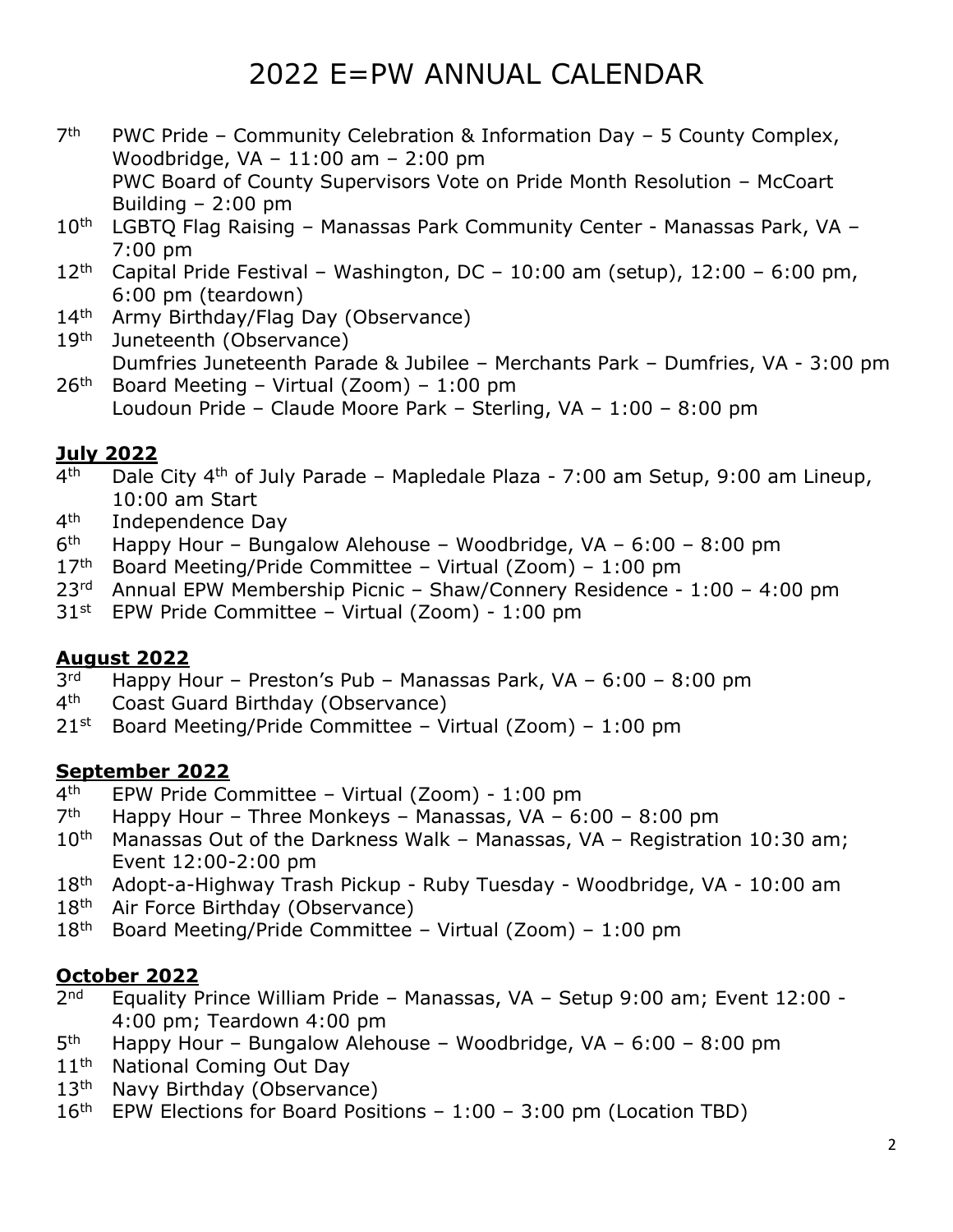#### **November 2022**

- $2<sub>nd</sub>$ Happy Hour – Preston's Pub – Manassas Park, VA –  $6:00 - 8:00$  pm
- $5<sup>th</sup>$ NoVA Veterans Parade – Manassas, VA – 8:00 am Setup, 10:00 am Lineup, 11:00 am Start
- 8<sup>th</sup> Virginia General Election Day - Voting (6 am – 7 pm)
- 10<sup>th</sup> Marine Corps Birthday (Observance)
- 11<sup>th</sup> Veterans Day (Observance)
- 20<sup>th</sup> Transgender Day of Remembrance
- $20<sup>th</sup>$  Board Meeting Virtual (Zoom) 1:00 pm

#### **December 2022**

- $7<sup>th</sup>$ Happy Hour – Three Monkeys – Manassas, VA –  $6:00 - 8:00$  pm
- $7<sup>th</sup>$ Pearl Harbor Remembrance Day (Observance)
- $11<sup>th</sup>$  Board Meeting Virtual (Zoom) 1:00 pm
- 13<sup>th</sup> National Guard Birthday (Observance)
- $28<sup>th</sup>$  Between the Holidays Happy Hour Bungalow Alehouse Woodbridge, VA 6:00 – 8:00 pm

#### **January 2023**

- $1$ st EPW Membership Renewal for the Year Begins
- $7<sup>th</sup>$ After the Holidays Annual Membership Party - Shaw/Connery Residence - 7:00 pm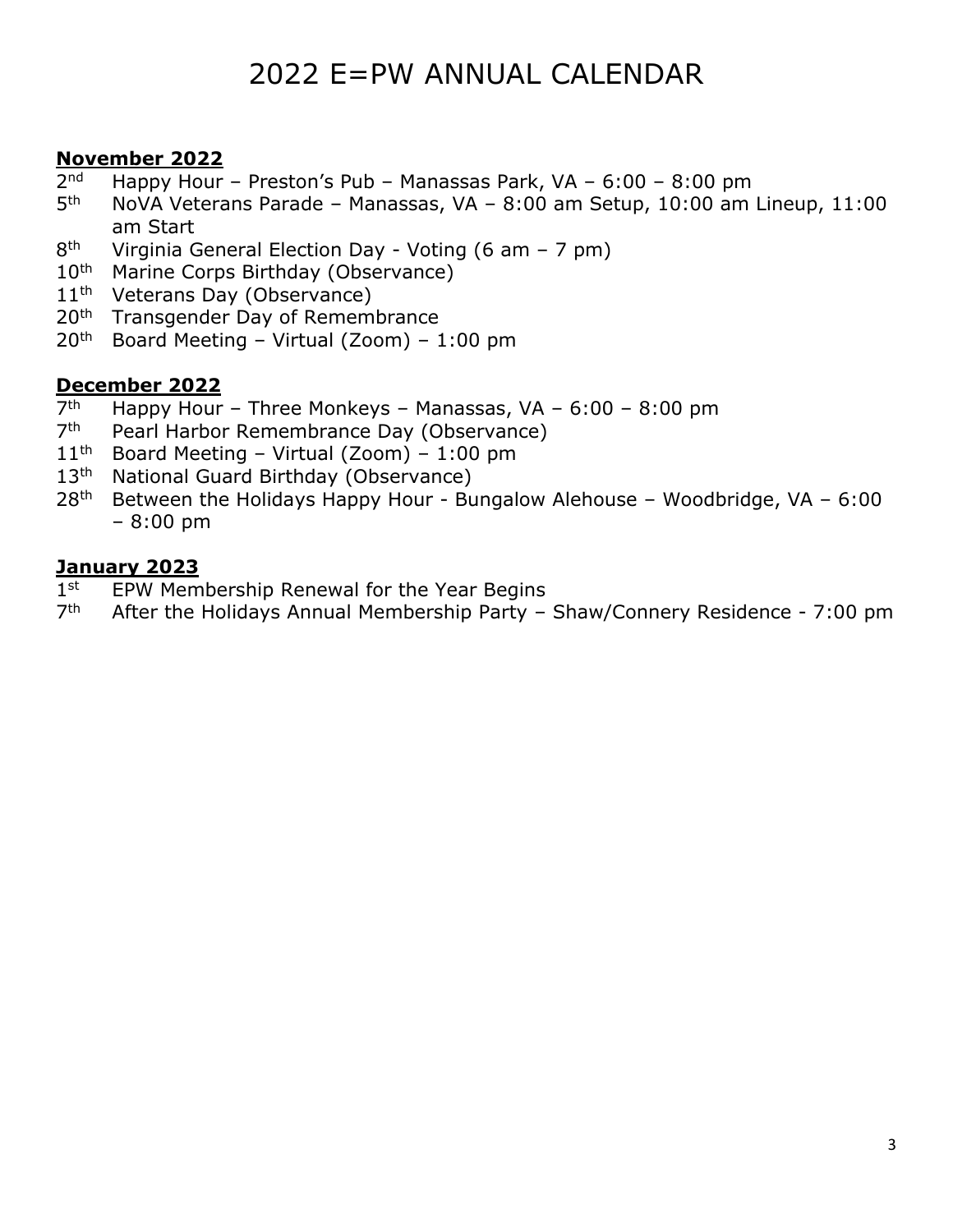#### **Prince William County School Board Meeting Schedule 2022**

Location: Edward L. Kelly Leadership Center, 14715 Bristow Rd., Manassas, VA 20112 – 7 PM

#### Website:<https://www.pwcs.edu/cms/One.aspx?portalId=340225&pageId=921573>

| Babur B. Lateef, M.D.<br>14715 Bristow Road<br>Manassas, VA 20112             | Chairman At-Large           | 571.353.5469<br>blateef@pwcs.edu    |
|-------------------------------------------------------------------------------|-----------------------------|-------------------------------------|
| Lisa Zargarpur<br>Vice Chairwoman<br>14715 Bristow Road<br>Manassas, VA 20112 | <b>Coles District</b>       | 703.791.8709<br>LZargarpur@pwcs.edu |
| Adele Jackson<br>14715 Bristow Road<br>Manassas, VA 20112                     | <b>Brentsville District</b> | 703.791.8709<br>ajackson@pwcs.edu   |
| Lillie G. Jessie<br>2753 Omisol Road<br>Woodbridge, VA 22192                  | Occoquan District           | 571.659.1636<br>ljessie@pwcs.edu    |
| Diane L. Raulston<br>13600 Kerrydale Road<br>Woodbridge, VA 22193             | <b>Neabsco District</b>     | 571.251.3467<br>draulston@pwcs.edu  |
| Jennifer Wall<br>14715 Bristow Road<br>Manassas, VA 20112                     | <b>Gainesville District</b> | 703.791.8709<br>jwall@pwcs.edu      |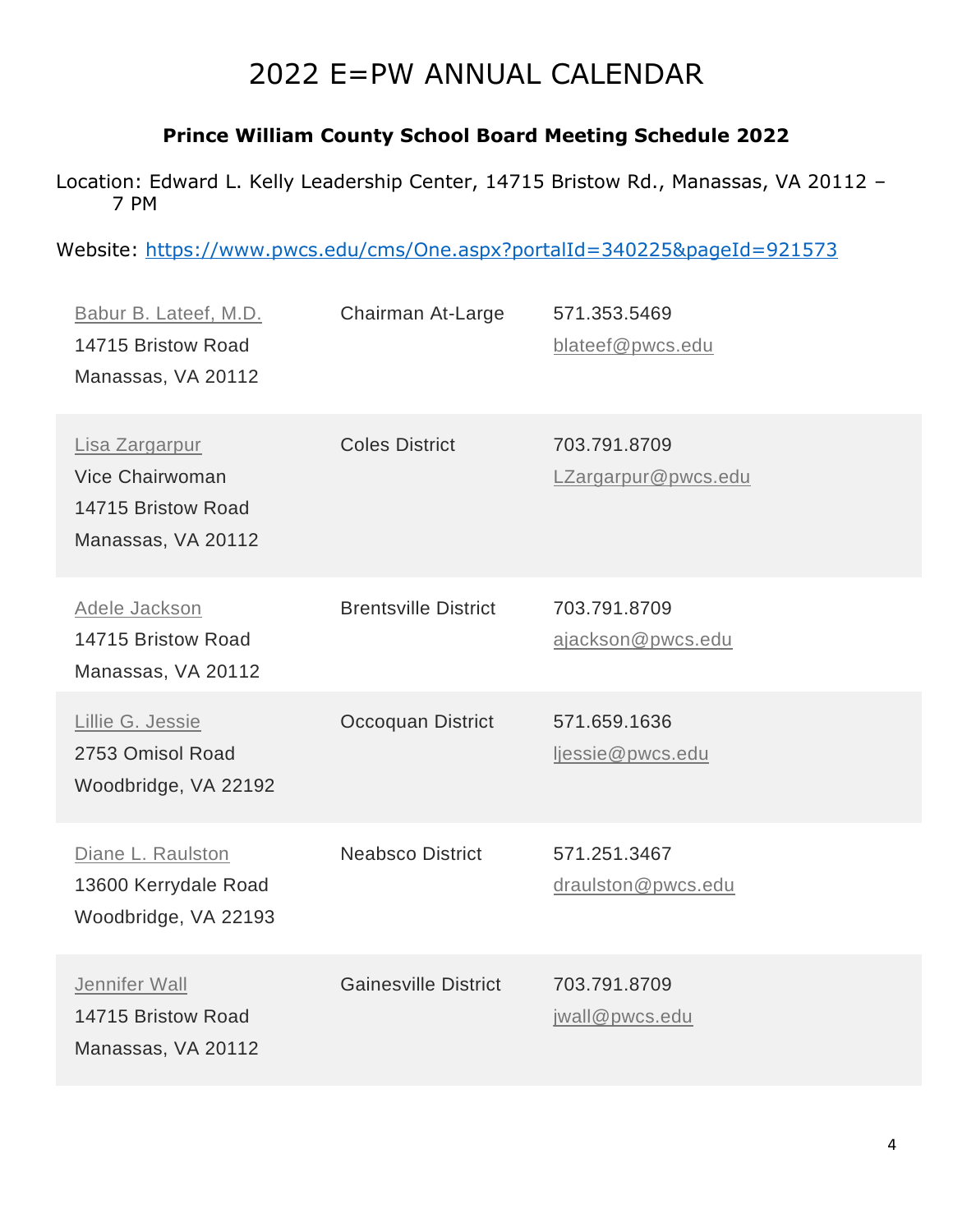| <b>Justin David Wilk</b> | <b>Potomac District</b>    | 703.791.8709       |
|--------------------------|----------------------------|--------------------|
| 14715 Bristow Road       |                            | jwilk@pwcs.edu     |
| Manassas, VA 20112       |                            |                    |
|                          |                            |                    |
| Loree Y. Williams        | <b>Woodbridge District</b> | 571.242.8259       |
| 1478 Arkansas Court      |                            | Iwilliams@pwcs.edu |
| Woodbridge, VA 22191     |                            |                    |

#### **School Board Office:**

B Simpson, Clerk of the School Board — 703.791.8709, [simpsobl@pwcs.edu](mailto:simpsobl@pwcs.edu) Brandy Reaves, Deputy Clerk of the School Board — 703.791.8069, [reavesb@pwcs.edu](mailto:reavesb@pwcs.edu)

#### **Ask The Board**

Your opinion and comments are important to us. So that your concerns can be more effectively addressed please remember to include the following in your email:

- Include your name
- Identify the school the issue is related to
- The name of the student(s) the issue/concern is related to, and the grade level(s)
- Identify the issue/concern/idea itself
- Please describe your concerns in 250 words or less.

#### [Ask the Board \(all members\)](https://www.k12insight.com/Lets-Talk/Dialogue.aspx?k=WB9F4RLT@DY8Y6Y9LT)

For assistance in resolving Division-related concerns, you may also contact the Ombudsman at [ombuds@pwcs.edu.](mailto:ombuds@pwcs.edu)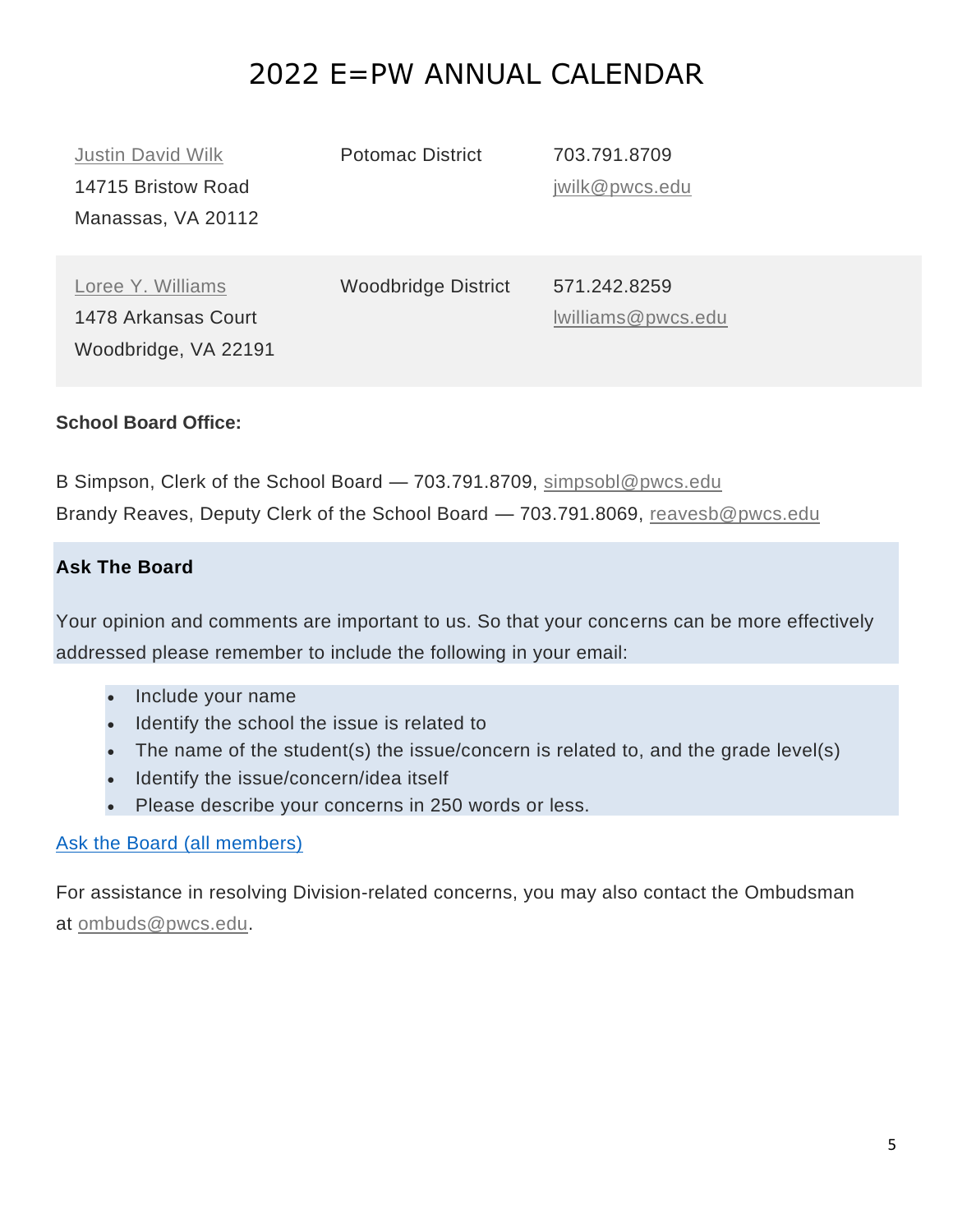| <b>Meeting Date</b>                                                       | <b>Meeting Type</b>                           |
|---------------------------------------------------------------------------|-----------------------------------------------|
| Wednesday, January 12, 2022, 5 p.m. - Work<br>Session<br>7 p.m. - Meeting | <b>School Board Meeting</b>                   |
| Wednesday, January 19, 2022, 7 p.m.                                       | <b>School Board Meeting</b>                   |
| Wednesday, February 2, 2022, 7 p.m.                                       | <b>School Board Meeting</b>                   |
| Saturday, February 5, 2022, 9 a.m. - Meeting                              | Superintendent's Goal Setting Conference      |
| Monday, February 7, 2022, 6 p.m.                                          | <b>School Board Public Meeting CIP/Budget</b> |
| Wednesday, February 16, 2022, 7 p.m.                                      | <b>School Board Meeting</b>                   |
| Wednesday, February 23, 2022, 7 p.m.                                      | School Board Meeting Public Hearing - Budget  |
| Wednesday, March 2, 2022, 7 p.m.                                          | <b>School Board Meeting</b>                   |
| Wednesday, March 16, 2022, 7 p.m.                                         | <b>School Board Meeting</b>                   |
| Wednesday, April 6, 2022, 7 p.m.                                          | <b>School Board Meeting</b>                   |
| Wednesday, April 20, 2022, 7 p.m.                                         | <b>School Board Meeting</b>                   |
| Wednesday, May 4, 2022, 7 p.m.                                            | <b>School Board Meeting</b>                   |
| Wednesday, May 18, 2022, 7 p.m.                                           | <b>School Board Meeting</b>                   |
| Wednesday, June 1, 2022, 7 p.m.                                           | <b>School Board Meeting</b>                   |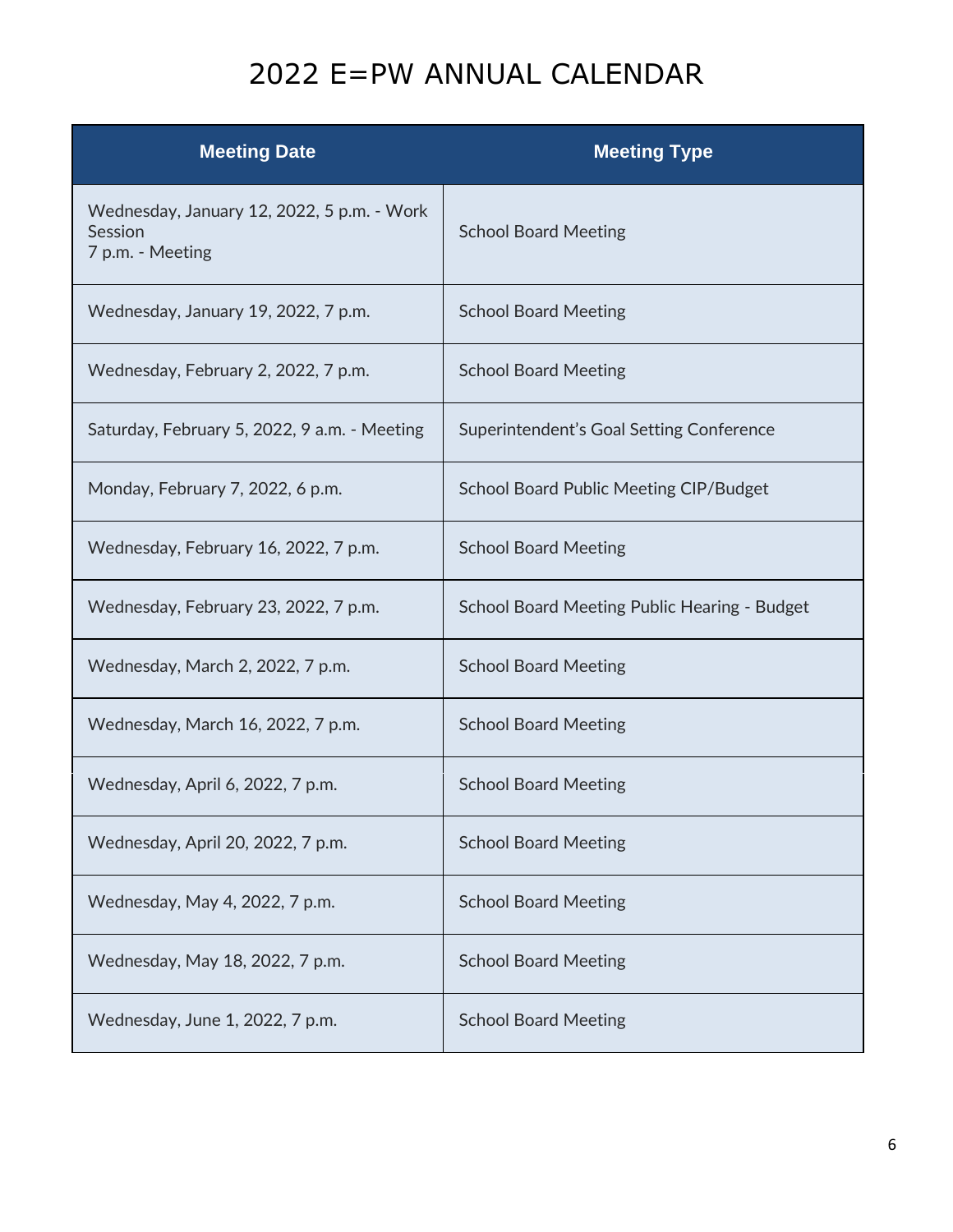| Meeting Date                         | <b>Meeting Type</b>         |
|--------------------------------------|-----------------------------|
| Wednesday, June 15, 2022, 7 p.m.     | <b>School Board Meeting</b> |
| Wednesday, September 7, 2022, 7 p.m. | <b>School Board Meeting</b> |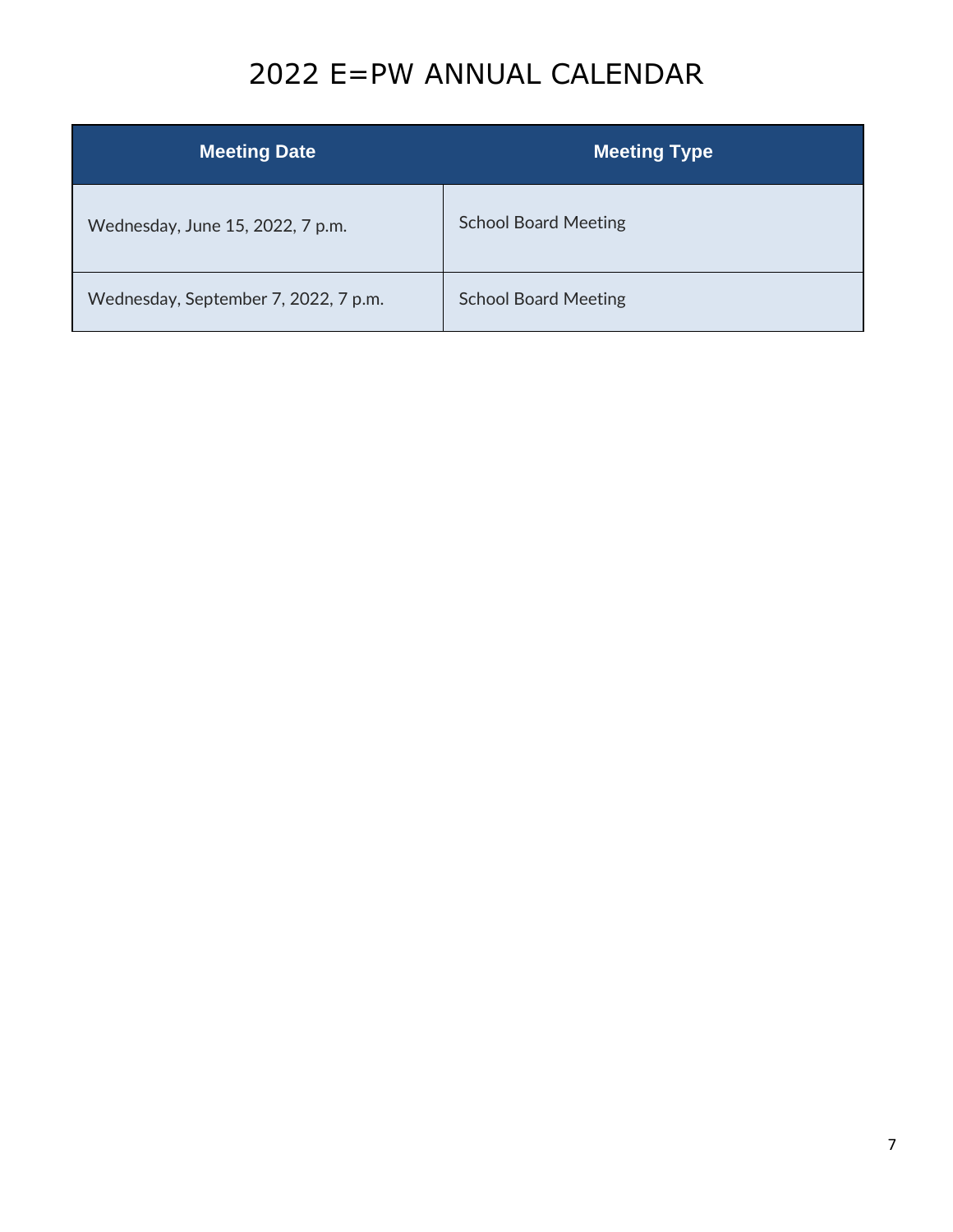#### **Prince William County Board of Supervisors Meeting Schedule**

Location: Prince William County McCoart

Administration Building, Board Chambers, 1 County Complex Court, Woodbridge

Website:

[https://www.pwcva.gov/assets/2022-05/BOCSMeetingSchedule.pdf](https://www.pwcva.gov/assets/2021-05/BOCSMeetingSchedule.pdf)

#### **BOARD OF COUNTY SUPERVISORS**

[Chair-At-Large:](https://www.pwcgov.org/government/bocs/Pages/Chairman-At-Large.aspx) Ann B. Wheeler

[Neabsco District Supervisor:](https://www.pwcgov.org/government/bocs/Pages/Neabsco-District-Supervisor.aspx) Victor S. Angry, Vice Chair

[Brentsville District Supervisor:](https://www.pwcgov.org/government/bocs/Pages/Brentsville-District-Supervisor.aspx) Jeanine M. Lawson

[Coles District Supervisor:](https://www.pwcgov.org/government/bocs/Pages/Coles-District-Supervisor.aspx) Yesli Vega

[Gainesville District Supervisor:](https://www.pwcgov.org/government/bocs/Pages/Gainesville-District-Supervisor.aspx) Pete K. Candland

[Occoquan District Supervisor:](https://www.pwcgov.org/government/bocs/Pages/Occoquan-District-Supervisor.aspx) Kenny A. Boddye

[Potomac District Supervisor:](https://www.pwcgov.org/government/bocs/Pages/Potomac-District-Supervisor.aspx) Andrea O. Bailey

[Woodbridge District Supervisor:](https://www.pwcgov.org/government/bocs/Pages/Woodbridge-District-Supervisor.aspx) Margaret Angela Franklin, Chair Pro-Tem

Prince William County government operates under the County Executive form of government. The [County Executive](https://www.pwcgov.org/government/dept/oem/Pages/County-Executive.aspx) is appointed by the Board of County Supervisors and acts as the chief administrative officer and oversees the County government on a day-to-day basis.

Regular meetings of the PWC BOCS shall be held on Tuesdays and will generally occur on the first, second, and third Tuesday of each month. Meetings shall begin at 2:00 p.m. and may reconvene at 7:30 p.m. or other convenient time for public hearings. There must be at least one evening meeting each month.

McCoart Administration Building: 1 County Complex Court Prince William, VA 22192

| <u>January</u>                | <b>February</b>             | March                        |
|-------------------------------|-----------------------------|------------------------------|
| <u> 11 - Regular Meeting</u>  | 01 - Regular Meeting        | <u>01 - Regular Meeting</u>  |
| $2:00$ p.m.                   | $2:00$ p.m.                 | 2:00 p.m. 7:30 p.m.          |
| <b>Organizational Meeting</b> |                             |                              |
|                               | 08 - Work Session / Regular | 08 - Work Session            |
| <u> 18 - Regular Meeting</u>  | <b>Meeting</b>              | $2:00$ p.m.                  |
| $2:00$ p.m. 7:30 p.m.         | 2:00 p.m. 7:30 p.m.         |                              |
|                               | Proposed CIP Presented at   | <u> 15 - Regular Meeting</u> |
|                               | 7:30 p.m.                   | 2:00 p.m. 7:30 p.m.          |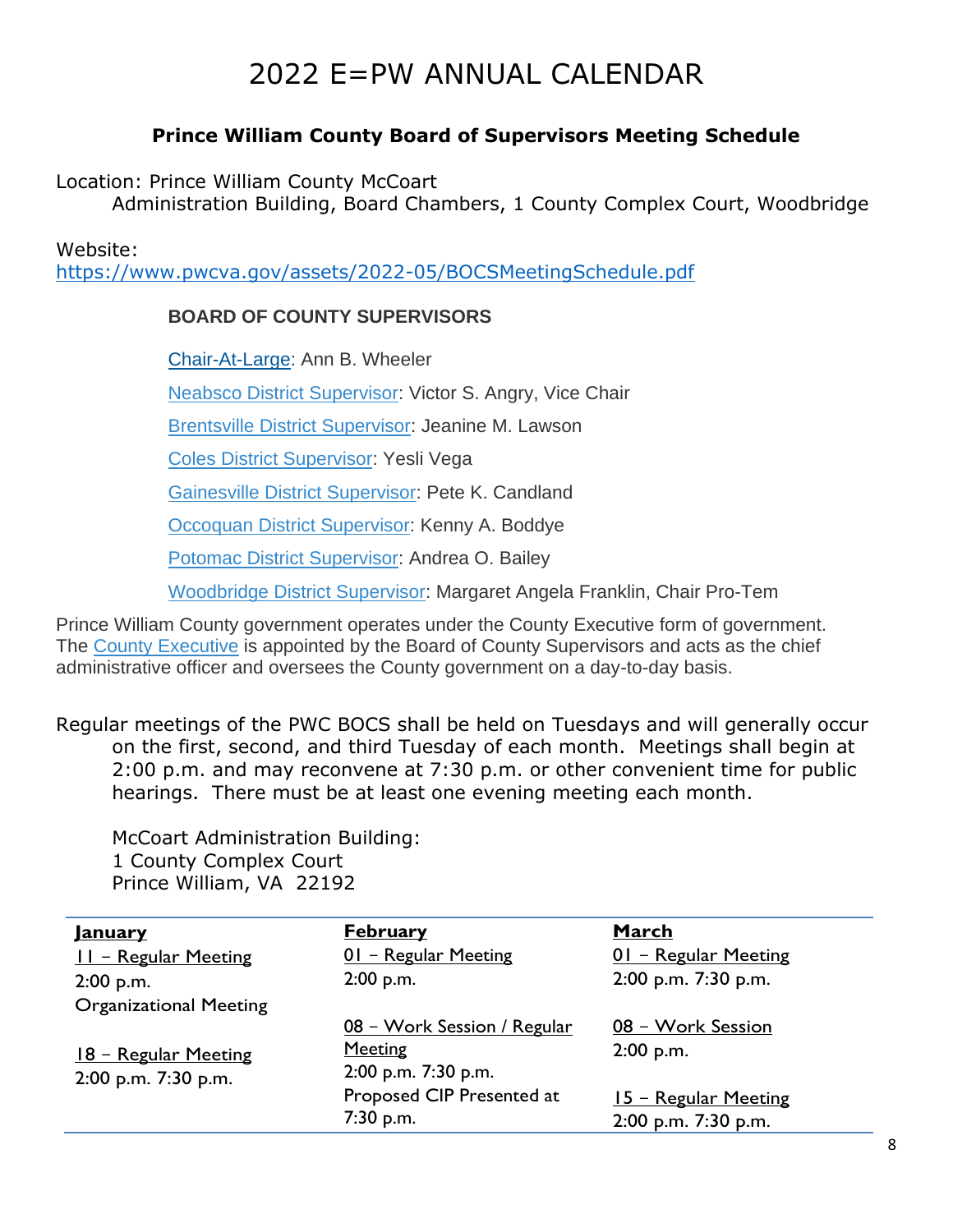15 – Regular Meeting 2:00 p.m. 7:30 p.m. CXO Proposed Budget Presented at 7:30 p.m

Budget Public Hearing at 7:30 p.m.

**June** 

| 05 - Regular Meeting             | 10 - Regular Meeting                        | 07 - Regular Meeting                        |
|----------------------------------|---------------------------------------------|---------------------------------------------|
| 2:00 p.m. 7:30 p.m.              | 2:00 p.m. 7:30 p.m.                         | 2:00 p.m.                                   |
| <b>School Board Budget</b>       |                                             |                                             |
| Presentation at 7:30 p.m.        | 24 - Regular Meeting<br>2:00 p.m. 7:30 p.m. | 28 - Regular Meeting<br>2:00 p.m. 7:30 p.m. |
| 12 - Work Session / Regular      |                                             |                                             |
| <b>Meeting</b>                   |                                             |                                             |
| 2:00 p.m. 7:30 p.m.              |                                             |                                             |
| <b>Budget Recap Presented at</b> |                                             |                                             |
| 7:30 p.m.                        |                                             |                                             |
| Budget Public Hearings Begin at  |                                             |                                             |
| 7:30 p.m.                        |                                             |                                             |
| 19 - Regular Meeting             |                                             |                                             |
| 2:00 p.m. 7:30 p.m.              |                                             |                                             |
| Budget Markup at 7:30 p.m.       |                                             |                                             |
| <u> 26 - Regular Meeting</u>     |                                             |                                             |
| 7:30 p.m.                        |                                             |                                             |
| Budget Adoption at 7:30 p.m.     |                                             |                                             |
| <u>July</u>                      | <b>August</b>                               | <b>September</b>                            |
| 12 - Regular Meeting             | 02 - Regular Meeting                        | 06 - Regular Meeting                        |
| 2:00 p.m. 7:30 p.m.              | 2:00 p.m.                                   | 2:00 p.m.                                   |
|                                  | <b>National Night Out</b>                   |                                             |
| 19 - Work Session                |                                             | 13 - Work Session                           |
| 2:00 p.m.                        |                                             | $2:00$ p.m.                                 |
|                                  |                                             |                                             |

**May** 

**April** 

20 – Regular Meeting 2:00 p.m. 7:30 p.m.